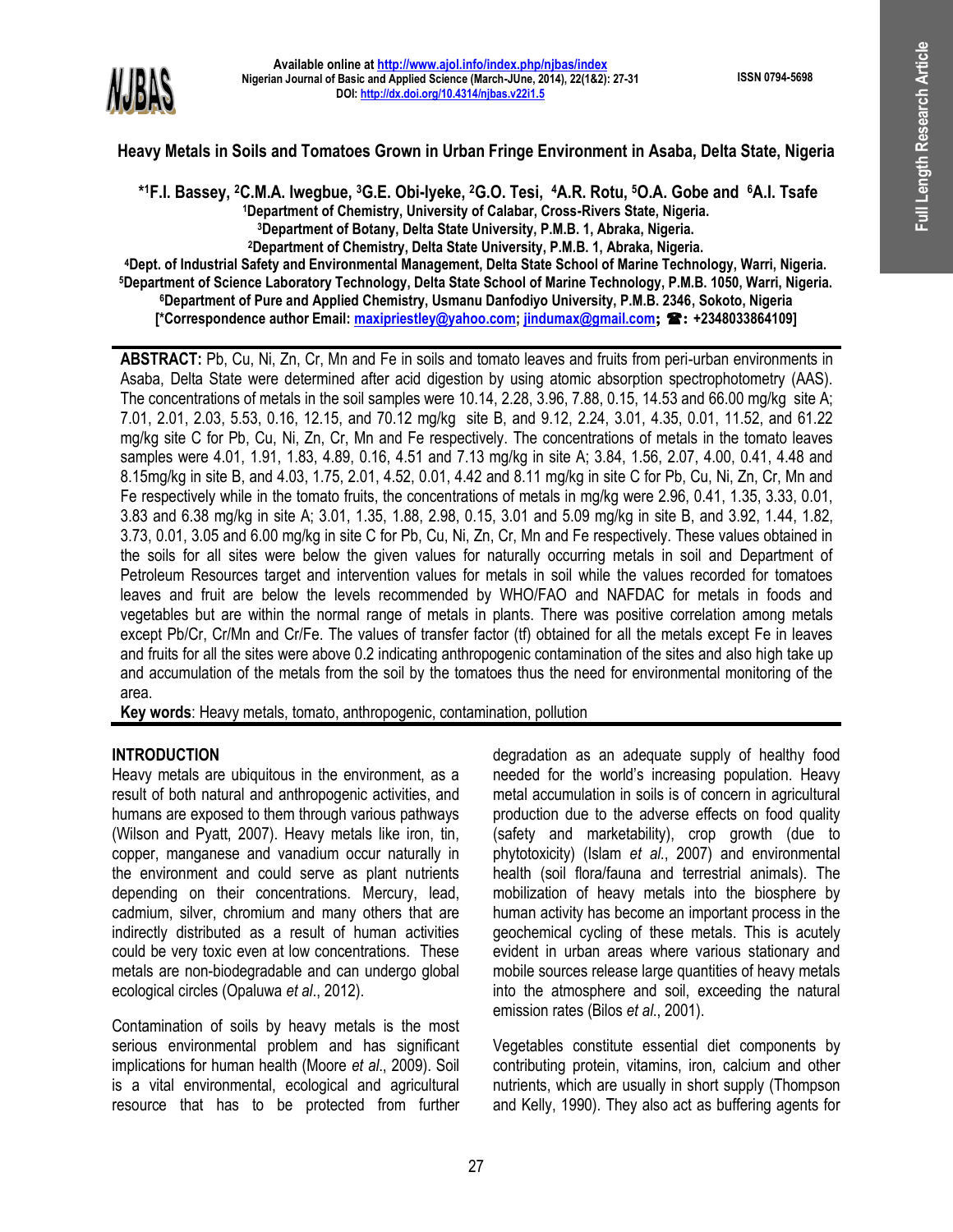acidic substances produced during the digestion process. However, they contain both essential and toxic elements over a wide range of concentrations. Metal accumulation in vegetables may pose a direct threat to human health (Damek-Poprawa and Sawicka-Kapusta, 2003; Türkdogan *et al*., 2003). Commercial and residential vegetable growing areas are often located in urban areas, and are subject to anthropogenic contamination. Studies of vegetables grown in locations close to industry and roadsides have reported elevated levels of heavy metals (Kachenko and Singh, 2006; Okunola *et al*., 2008).

Vegetables take up metals by absorbing them from contaminated soils, as well as from deposits on different parts of the vegetables exposed to the air from polluted environments (Kachenko and Singh, 2006; Islam *et al*., 2007). It has been reported that nearly half of the mean ingestion of lead, cadmium and mercury through food is due to plant origin (fruit, vegetables and cereals). Moreover, some population groups seem to be more exposed, especially vegetarians, since they absorb more frequently 'tolerable daily doses' (Islam *et al*., 2007.

The consumption of vegetables produced in contaminated areas, in addition to ingestion or inhalation of contaminated particles (Zhuang *et al*., 2008) from vehicular emissions, are two principal factors contributing to human exposure to metals (Ogbonna and Okezie, 2011).

Consequently, serious systemic health problems such as belly ache, renal dysfunction, pulmonary emphysema (Yeung and Hsu, 2005; Kirkham, 2006) can develop from excessive dietary accumulation of toxic metals in human body. Thus determination of metal in environmental samples such as soils and vegetables is very necessary for monitoring environmental pollution (Tuzen, 2003; Al-Khashman, 2007). Therefore, in this study, we assessed the concentration of heavy metals in soil and tomatoes grown in urban fringe environment.

# **MATERIALS AND METHOD Description of study area**

Asaba is the capital of Delta State. It is an urban town with increased population due to it being a capital city. Asaba has an estimated area of 200 square kilometers. As at 1991 census, Asaba has an estimated population of 149,603 by the 2006 census figure. Asaba is located at longitude 6° 42' 19" E and latitude 6° 11' 04" N of the equator it is situated along the bank of River Niger which washed the Eastern and southern boundaries of the town. Asaba has a rich deposit of alluvial soil which is very good for cultivation. Before it was made a capital city, the main occupation was farming and trading. But since 1991, there has been a shift from agriculture to commercial and administrative activities.

#### **Sample collection**

Soil samples were collected from three sites located in the urban fringe area of Asaba town, Delta State. The soil samples were collected using a stainless steel soil auger at a depth of  $0 - 15$  cm. Tomato leaves and fruits cultivated in the three sampling sites were also collected using a stainless steel knife. All samples were kept in clean polythene bags after which they were labeled according to the sites from which they were collected. The samples were transported to the laboratory for analysis. Soil samples were air dried while the plant samples were thoroughly washed with distilled water to remove dust and other particles, air dried in a dust free room then in an oven at 70 °C for 48 hrs to a constant weight. The dried soil and plant samples were gently crushed in an agate mortar with a pestle and passed through a 2 mm sieve and stored in polyethylene bags for analysis while the dried plant samples were ground into fine powder using a stainless steel blender.

#### **Sample treatment**

Two grammes (2.0 g) of prepared soil sample were digested with 15.0 mL nitric acid, 20.0 mL perchloric acid and 15.0 ml hydrofluoric acid and placed on a hot plate for 3 hrs. On cooling, the digest was filtered into a 100.0 ml volumetric flask and made up to the mark with distilled water. Similarly, dry powdered tomatoes leaves and fruit samples were digested with 60% HClO4, concentrated  $HNO<sub>3</sub>$  and  $H<sub>2</sub>SO<sub>4</sub>$ . Blanks were prepared too. The digest samples were analyzed for the various heavy metals using atomic absorption spectrophotometer (GBC scientific equipment SENS AA, Melbourne, Australia).

# **RESULT AND DISCUSSION**

Table1 shows the heavy metal concentrations in soil and tomato grown in urban fringe environments. These values obtained for all sites were far below the given values for naturally occurring metals in soil and Department of Petroleum Resources (DPR, 2002) target and intervention values for metals in soil (Table 2).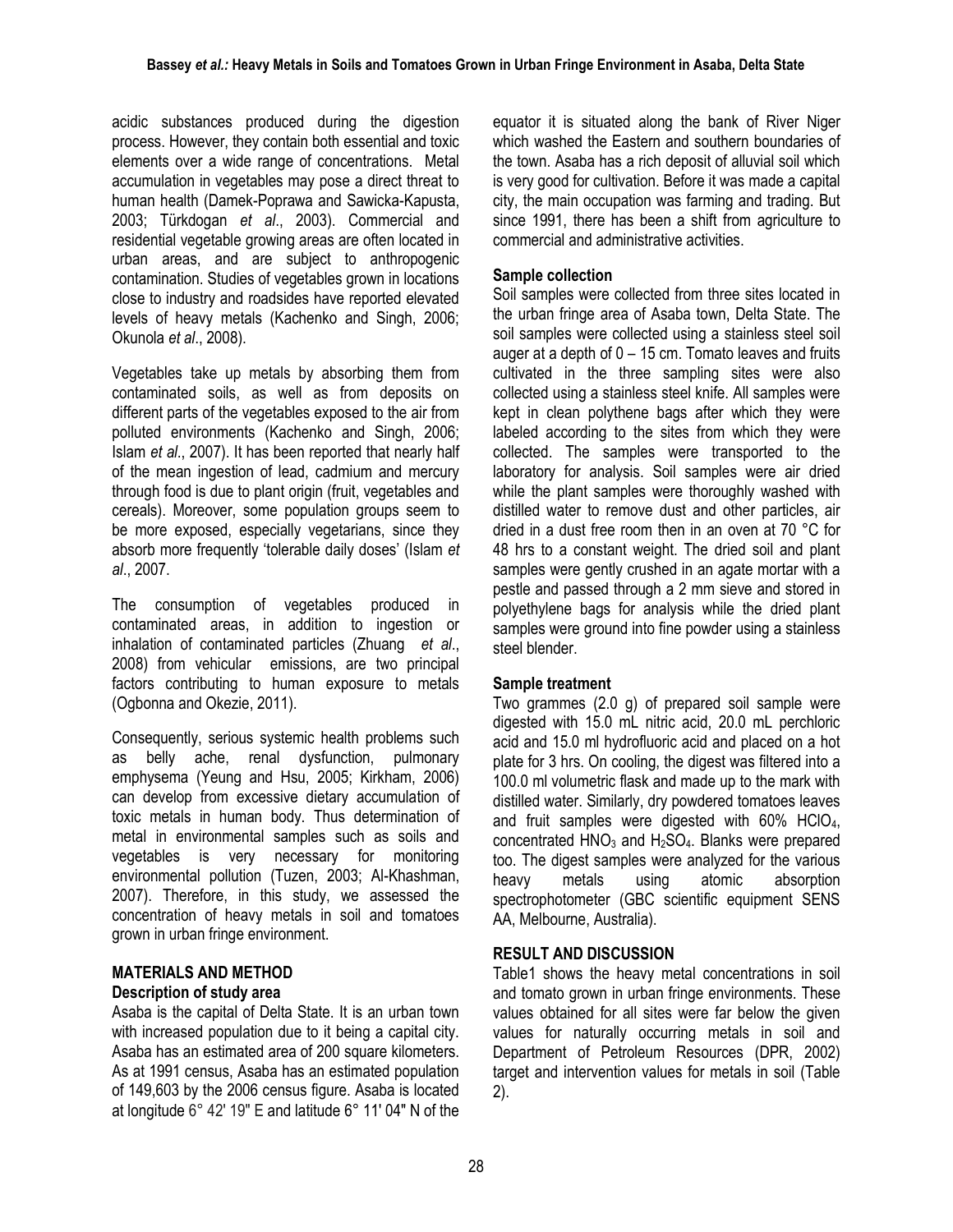Table 1 also shows the levels of heavy metals in the tomato leaves and fruits. For the tomato leaves, the concentration ranged from 3.84 to 4.03 mg/kg for Pb, 1.56 to 1.91 mg/kg for Cu, 1.83 to 2.07 mg/kg for Ni, 4.00 to 4.89 mg/kg for Zn, 0.01 to 0.41 mg/kg for Cr, 4.42 to 4.51 mg/kg for Mn and 7.13 to 8.15 mg/kg for Fe. For the tomato fruits, the concentration ranged from 2.96 to 3.92 mg/kg for Pb, 0.41 to 1.44 mg/kg for Cu, 1.35 to 1.88 mg/kg for Ni, 2.98 to 3.73 mg/kg for Zn, 0.01 to 0.15 mg/kg for Cr, 3.01 to 3.83 mg/kg for Mn and 5.09 to 6.38 mg/kg for Fe. The concentrations of the metals in the soil were higher than in the tomato leaves and fruits while the metal concentrations in tomato leaves were higher than in the fruits. The values recorded for tomatoes leaves and fruit were below the levels recommended by WHO/FAO and NAFDAC for metals in foods and vegetables but were within the normal range of metals in plants (Table 3).

| Location | Sample        | Pb    | Cu   | Ni   | Zn   | Cr   | Mn    | Fe    |
|----------|---------------|-------|------|------|------|------|-------|-------|
| SITE A   | SOIL          | 10.14 | 2.28 | 3.96 | 7.88 | 0.15 | 14.53 | 66.00 |
|          | <b>LEAVES</b> | 4.01  | 1.91 | 1.83 | 4.89 | 0.16 | 4.51  | 7.13  |
|          | <b>FRUITS</b> | 2.96  | 0.41 | 1.35 | 3.33 | 0.01 | 3.83  | 6.38  |
|          |               |       |      |      |      |      |       |       |
| SITE B   | SOIL          | 7.01  | 2.01 | 2.03 | 5.53 | 0.16 | 12.15 | 70.12 |
|          | <b>LEAVES</b> | 3.84  | 1.56 | 2.07 | 4.00 | 0.41 | 4.48  | 8.15  |
|          | <b>FRUITS</b> | 3.01  | 1.35 | 1.88 | 2.98 | 0.15 | 3.01  | 5.09  |
|          |               |       |      |      |      |      |       |       |
| SITE C   | SOIL          | 9.12  | 2.24 | 3.01 | 4.35 | 0.01 | 11.52 | 61.22 |
|          | <b>LEAVES</b> | 4.03  | 1.75 | 2.01 | 4.52 | 0.01 | 4.42  | 8.11  |
|          | <b>FRUITS</b> | 3.92  | 1.44 | 1.82 | 3.73 | 0.01 | 3.05  | 6.00  |

| Table 1: Heavy Metal Concentrations (mg/kg) in Soil and Tomato Leaves and Tomatoes Fruits |  |  |
|-------------------------------------------------------------------------------------------|--|--|
|-------------------------------------------------------------------------------------------|--|--|

**Table 2:** Naturally occurring and Department of Petroleum Resources (DPR, 2002) Target and Intervention Values for Metals in Soil

| <b>METALS</b>                    | Cd  | Сı  | Cu  | Pb  | ۷n  | Mn    | Fe   |
|----------------------------------|-----|-----|-----|-----|-----|-------|------|
| DPR Target value                 | 0.8 | 100 | 36  | 85  | 140 | 437   | 5000 |
| DPR Intervention value           |     | 380 | 190 | 530 | 720 | -     | -    |
| Naturally<br>occurring<br>values |     |     |     |     |     |       |      |
| (Bowen, 1979)                    | 0.3 | ۰.  |     | 20  | 900 | 9000* | 5000 |
| 1.1.1.1.1.1.0001                 |     |     |     |     |     |       |      |

\*Eddy *et al*. (2004).

| Table 3: FAO/WHO guidelines for metals in foods and vegetables |
|----------------------------------------------------------------|
|----------------------------------------------------------------|

| Metals mg/kg) | <b>WHO/FAO</b> | <b>NAFDAC</b> | EC/CODEX | Normal Range In Plants |
|---------------|----------------|---------------|----------|------------------------|
| Cd            |                |               | 0.2      | <2.4                   |
| Cu            | 30             | 20            | 0.3      | 2.5                    |
| Pb            |                |               | 0.3      | $0.50 - 30$            |
| Zn            | 60             | 50            | <50      | 20-100                 |
| Fe            | 48             | -             | -        | 400-500                |
| Ni            | -              | -             | -        | $0.02 - 50$            |

The non-parametric Analysis of Variance (ANOVA) revealed that the differences observed in the levels of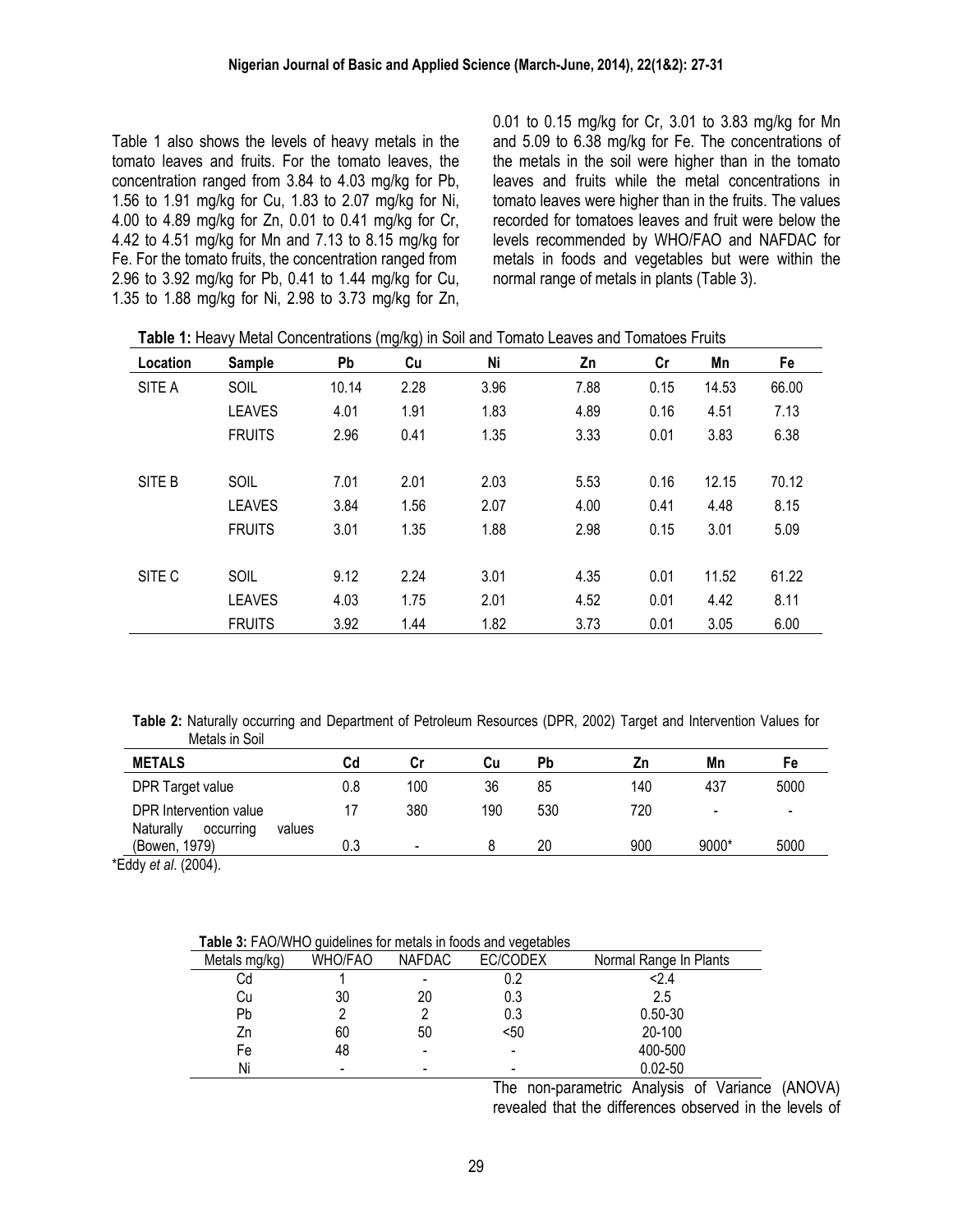the metals among the different samples is not statistically significant (*P*>0.05). Table 4, gives the correlation coefficient of metal concentration in all the soil and tomatoes samples analyzed at all the sites. The result shows poor positive correlation between Ni/Cr and Zn/Cr, fairly positive correlation between Cu/Cr, and shows strong negative correlation between Pb/Cr, Cr/Mn and Cr/Fe. There was however very strong positive correlation among the other metals. The significant positive correlations observed among the other metals possibly suggest a strong association between these metals as they could come from a common geogenic input.

# **Soil-Plant Transfer Coefficients (tf)**

The transfer coefficient quantifies the relative differences in bioavailability of metals to plants and is a function of both soil and plant properties. The coefficient was calculated by dividing the concentration of a metal in the tomato leaves or fruit by the total metal concentration in the soil. Higher transfer coefficients reflect relatively poor retention in soils or greater efficiency of plants to absorb metals. Low coefficients reflect the strong sorption of metals to the soil colloids

(Khan *et al*., 2009). Table 5 shows the transfer factor (tf) of heavy metals calculated for each site.

In all the sites, the tf values obtained for both leaves and fruits for Pb and Cu were far greater than the suggested range of 0.01 to 0.1 reported by Kloke *et al*. (1984). However, the tf values obtained for Zn were lower than the suggested range of 1 to 10 reported by Kloke *et al*. (1984). Transfer quotient of 0.1 indicates that plant is excluding the element from its tissues while the transfer coefficient of 0.2 for vegetables indicate the chances of metal contamination by anthropogenic activities (Khan *et al*., 2009) and so the need for environmental monitoring of the area will be required (Sponza and Karaoglu, 2002). Generally, the values obtained for all the metals except Fe in all sites and in leaves and fruits were above 0.2 thus indicating anthropogenic contamination and also high metal uptake from soil by the tomato. Since vegetables are known to take up and accumulate trace metals from contaminated soil (Khan *et al*., 2009), detection in tomato leaves and fruit samples were not surprising. Soil properties such as lower pH and low organic carbon contents of the soil may have influenced the soil-plant transfer of Cu and Pb.

|  |  | Table 4: Correlation Coefficient for Association Among Metals |  |
|--|--|---------------------------------------------------------------|--|
|  |  |                                                               |  |

|    | Pb       | Cu    | Ni    | Zn    | Сr       | Mn    | Fe    |
|----|----------|-------|-------|-------|----------|-------|-------|
| Pb | 1.000    |       |       |       |          |       |       |
| Cu | 0.861    | 1.000 |       |       |          |       |       |
| Ni | 0.995    | 0.906 | 1.000 |       |          |       |       |
| Zn | 0.943    | 0.981 | 0.971 | 1.000 |          |       |       |
| Cr | $-0.042$ | 0.473 | 0.055 | 0.292 | 1.000    |       |       |
| Mn | 1.000    | 0.862 | 0.996 | 0.944 | $-0.039$ | 1.000 |       |
| Fe | 0.997    | 0.816 | 0.984 | 0.912 | $-0.124$ | 0.996 | 1.000 |

| Location | Sample        | Pb   | Cu   | Ni   | Zn   | Cr   | Mn   | Fe   |
|----------|---------------|------|------|------|------|------|------|------|
| SITE A   | <b>LEAVES</b> | 0.40 | 0.84 | 0.46 | 0.62 | 1.07 | 0.31 | 0.11 |
|          | <b>FRUITS</b> | 0.29 | 0.18 | 0.34 | 0.42 | 0.07 | 0.26 | 0.10 |
| SITE B   | <b>LEAVES</b> | 0.55 | 0.78 | 1.02 | 0.72 | 2.56 | 0.37 | 0.12 |
|          | <b>FRUITS</b> | 0.43 | 0.67 | 0.93 | 0.54 | 0.94 | 0.25 | 0.07 |
| SITE C   | <b>LEAVES</b> | 0.44 | 0.78 | 0.67 | 1.04 | 1.00 | 0.38 | 0.13 |
|          | <b>FRUITS</b> | 0.43 | 0.64 | 0.60 | 0.86 | 1.00 | 0.26 | 0.10 |

#### **CONCLUSION**

The concentration of heavy metals determined were in sequence Fe > Mn > Pb > Zn >Ni > Cu > Cr for soil from all sites and they were all found in tomatoes grown in the sites studied. There was high metal transference from soil to tomatoes which is a concern particularly for urban vegetables in which the roots, stems, stalks, leaves or fruits are consumed.

#### **REFERENCES**